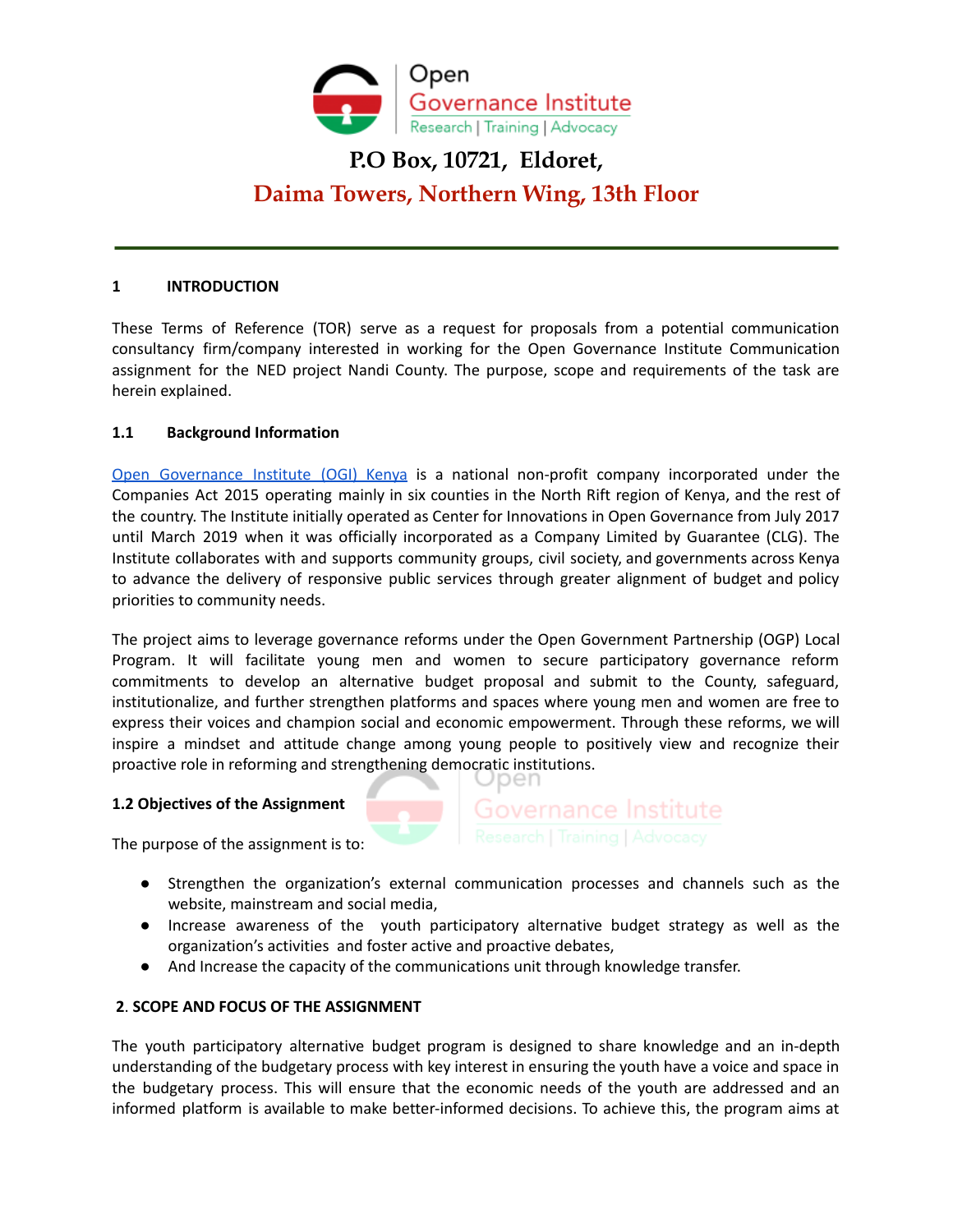sharing information with the youth via social media platforms which are popular among them and also offers explainer videos that will be more elaborative. Continuous dissemination of information will be crucial for the communication consultant and giving timely updates on the progress of the participatory alternative budget process.

## **The key deliverable in this assignment will be:**

- 1. Design templates for infographics, explainer videos, blogs and vlogs and develop at least two of each.
- 2. The communication consultant will also work with the communication specialist to advise and review the work of the web designer in redesigning the company's website, review the organization's social media platforms and recommend ideas and approaches to strengthen them.
- 3. Work with the communication specialist to develop a communication policy, communication strategy and a communication plan for Open Governance Institute/project.

# **3. METHODOLOGY**

The communication consultant will work with the communication specialist and an intern as well as the Youth Participatory budget project team. Together they will come up with the content of the infographics shared with the youth. The consultant will also provide skills and expertise to the communication team.

# **4. EDUCATION AND COMPETENCIES QUALIFICATIONS OF THE LEAD CONSULTANT**

- Open
- A bachelor's degree in Journalism, Public Relations and Communication or related field.
- At least three years of work experience related to Journalism, Public Relations and Communication, as a press/media/outreach/PR officer in an NGO.
- Good knowledge of and strong interest in governance, budgets and public participation
- Excellent creative/journalistic writing skills, and creative approach to communications. Ability to conceptualise and develop visual media products is an advantage.
- Outstanding communication, networking and negotiation skills;
- Excellent computer skills and experience in preparing and maintaining communication materials;
- Excellent written and oral communications in English.
- Demonstrated ability to work with minimum supervision, be dynamic, proactive and creative;
- Understanding of key human development issues;
- Demonstrates knowledge of using social media platforms specifically Facebook, WhatsApp, Twitter and YouTube.
- Builds strong relationships with internal and external actors.
- Experience in working on a donor-funded project is an added advantage.

## **5. DURATION AND TIME FRAME**

The consultancy will be for 15 working days over the period of 4 months, effective from June 2022 to September 2022.

## **6**. **LOGISTIC ARRANGEMENTS OF THE ASSIGNMENT**